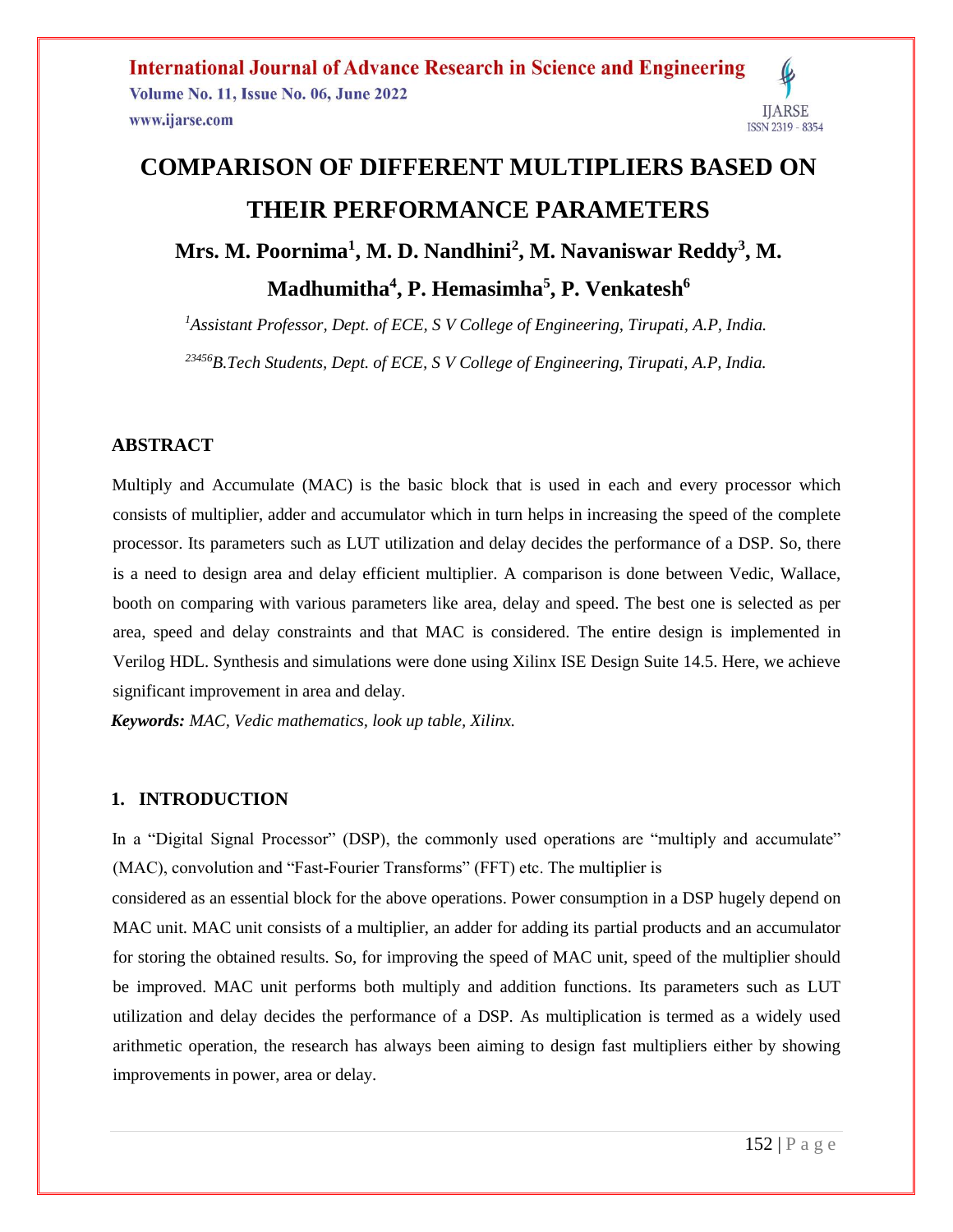## **2. LITERATURE REVIEW**

The Multiplier-accumulator (MAC) unit supports large number of digital signal processing (DSP) applications. Multiply and Accumulator assumes a significant part to choose the presentation of any DSP block. The better presentation of MAC unit satisfies the boundary of quick calculation and continuous handling abilities of a DSP. Multiply and accumulate is a basic block that is used in every processor which consists of multiplier, adder and accumulator. MAC unit performs both multiply and addition functions its parameters such as delay and area. In this paper, Vedic and Booth multipliers are the existing methods. To enhance the performance of the processor it is required to design a high speed, area and delay efficient multiplier i.e., Wallace multiplier. Referenced design is executed in Verilog HDL.

## **3. EXISTING METHOD**

Most of the DSP processors has MAC as its basic functional unit which performs complex multiplication and addition operations. Vedic multiplier and Booth multiplier has less delay and area. In a MAC unit multiplier are the essential block that determine the combinational path delay and area required to implement the hardware, so in this we need to design a high speed and area optimized multiplier i.e., Wallace multiplier.



Figure 1: RTL Schematic for Vedic Multiplier based MAC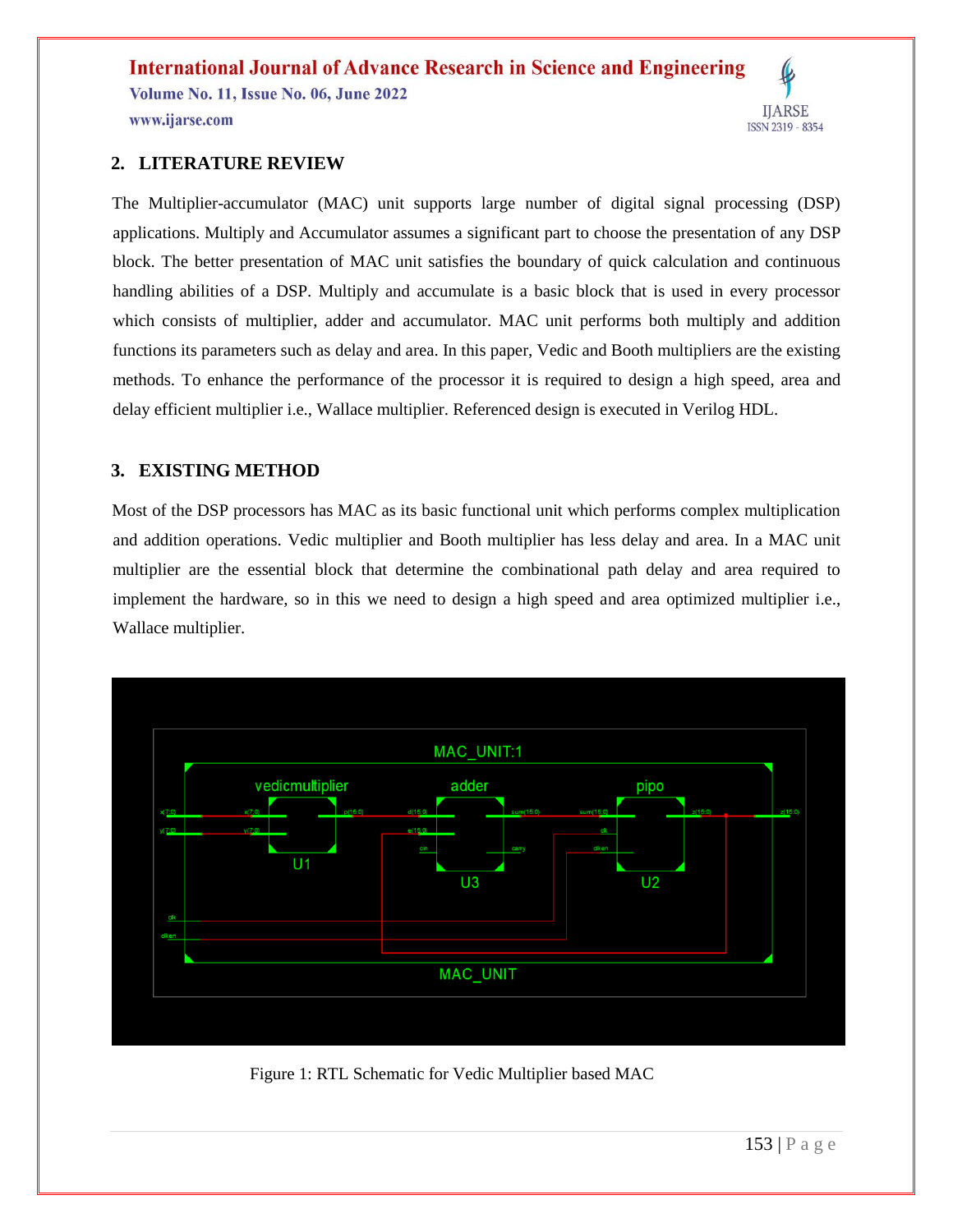

Figure 2: RTL Schematic for Booth Multiplier based MAC

## **4. PROPOSED METHOD**

A comparison is done between Vedic, Booth, Wallace MAC's on comparing with various parameters like area, delay and speed. The best one is selected as per area, speed and delay constraints considered. The Synthesis and simulations were done using Xilinx ISE Design Suite 14.5.



Figure 3: Block diagram of MAC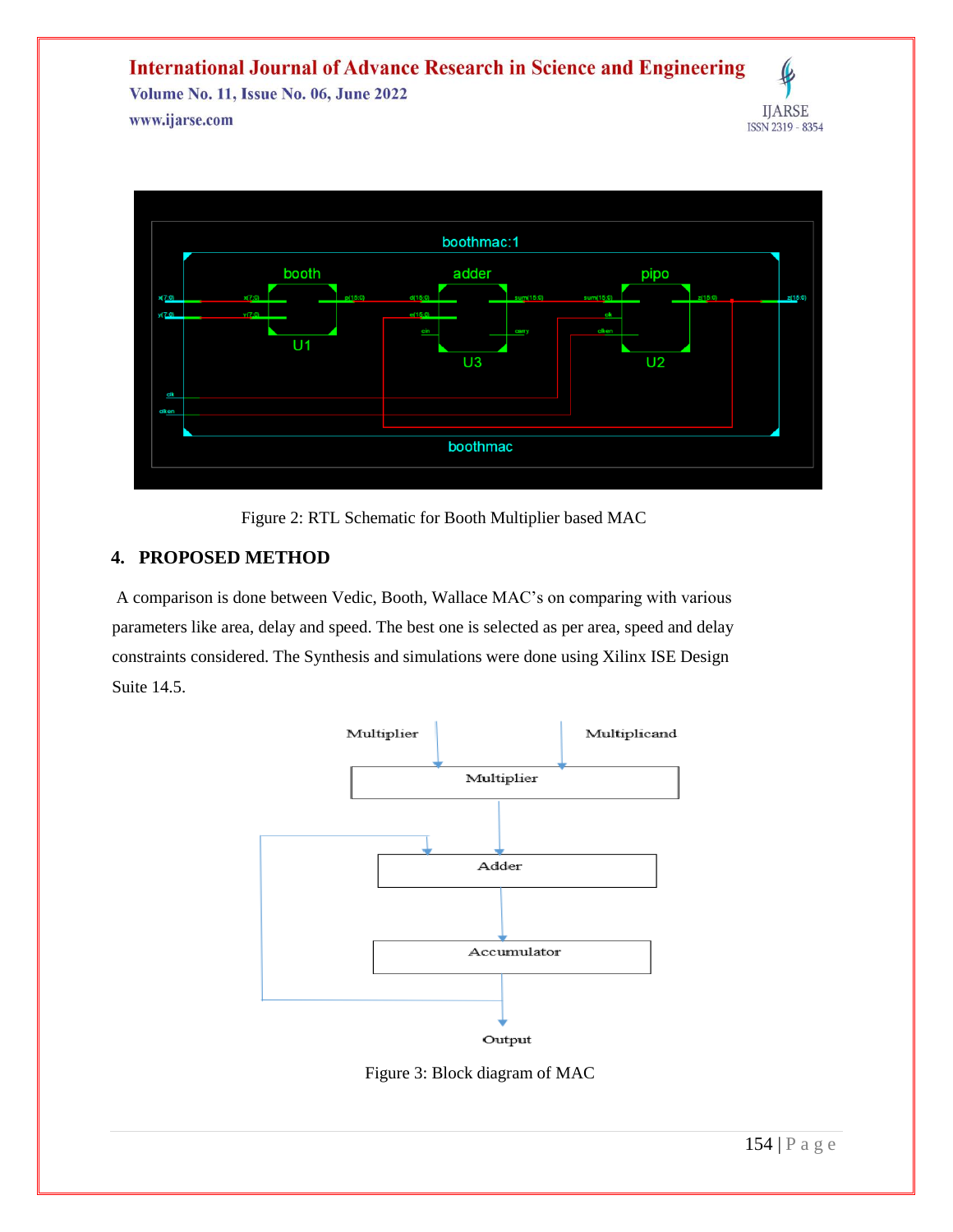**International Journal of Advance Research in Science and Engineering** 

Volume No. 11, Issue No. 06, June 2022 www.ijarse.com



Figure 4: RTL Schematic for Wallace Multiplier based MAC

## **5. METHODS OR TECHNIQUES USED**

The proposed Wallace multiplier is implemented in Verilog HDL stimulated in Xilinx ISE Design Suite 14.5. Verilog HDL is a hardware description language. It is a language used for describing a digital system like network system. It is very easy for designing and debugging.

## **6. SIMULATION RESULT**

From the analysis of all multipliers, wallace multiplier is the best multiplier. It has less area and less delay when compared to vedic and booth multipliers. This comparison helps us to select a suitable multiplier for a particular task or application.



Figure 5: Simulation result for Wallace Multiplier Based MAC

**IJARSE**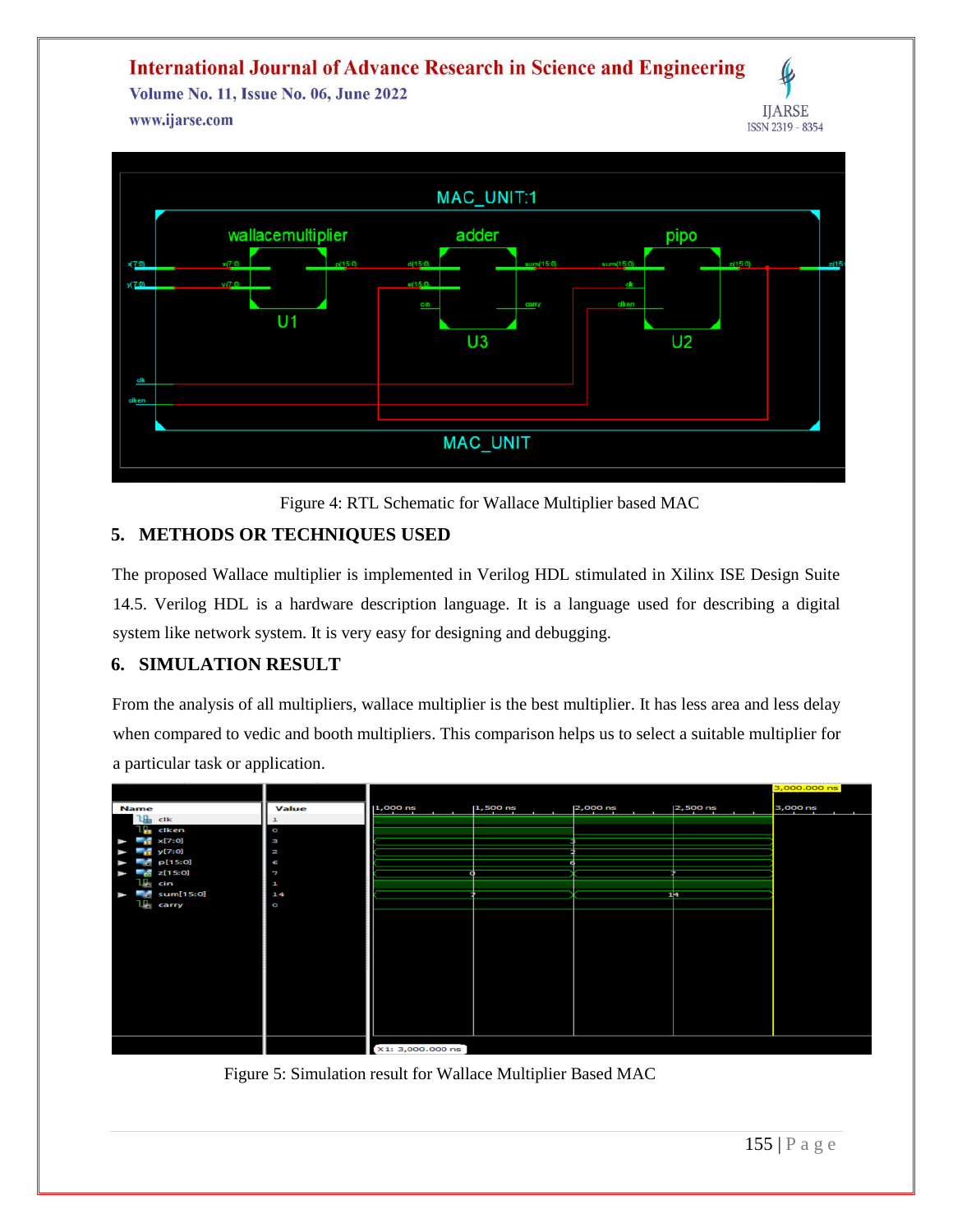| <b>Multiplier Type</b> | <b>Delay</b> | No of Slice LUT's  | %LUT utilization |
|------------------------|--------------|--------------------|------------------|
|                        |              | <b>Used (Area)</b> |                  |
| Vedic                  | 27.162ns     | 184 out of 63400   | 0%               |
| <b>Booth</b>           | 26.535ns     | 150 out of 20400   | 0%               |
| Wallace                | 26.222ns     | 75 out of 20400    | 0%               |

Table 1: Comparison of implemented Multipliers

#### **7. CONCLUSION**

In this paper, three multipliers are compared with each other on basis of delay, area and speed. By comparing both existing and proposed multiplier, it is concluded that Wallace Multiplier has less delay and area when compared with the Vedic and booth Multiplier. In the existing system, the Vedic multiplier has a delay of 27.162ns and Booth multiplier has 26.535ns. In the proposed system, the Wallace multiplier has 26.222ns. On the study of above comparison, Wallace Multiplier has high speed and having lot of advantages.

## **8. FUTURE SCOPE**

For future research, a better multiplier can be proposed by modifying these multipliers and a better comparison of various multipliers with the proposed modified multiplier can be done by taking all multipliers simultaneously in one table. That will give more accurate comparison in percentage values.

## **9. REFERENCES**

- [1] G. Challa Ram, D. Sudha Rani, R. Balasaikesava, K. Bala Sindhuri, "Design of Delay Efficient Modified 16 bit Wallace Multiplier", IEEE International Conference On Recent Trends In Electronics Information Communication Technology, May 20-21, 2016, India.
- [2] Akella Srinivasa Krishna Vamsi and Ramesh S R, "An Efficient Design of 16 Bit MAC Unit using Vedic Mathematics", International Conference on Communication and Signal Processing, April 4-6, 2019, India.
- [3] D. Kalaiyarasi and M. Saraswathi, "Design of an Efficient High Speed Radix-4 Booth Multiplier for both Signed and Unsigned Numbers", 4th International Conference on Advances in Electrical, Electronics, Information, Communication and Bio-Informatics (AEEICB-18),2018.